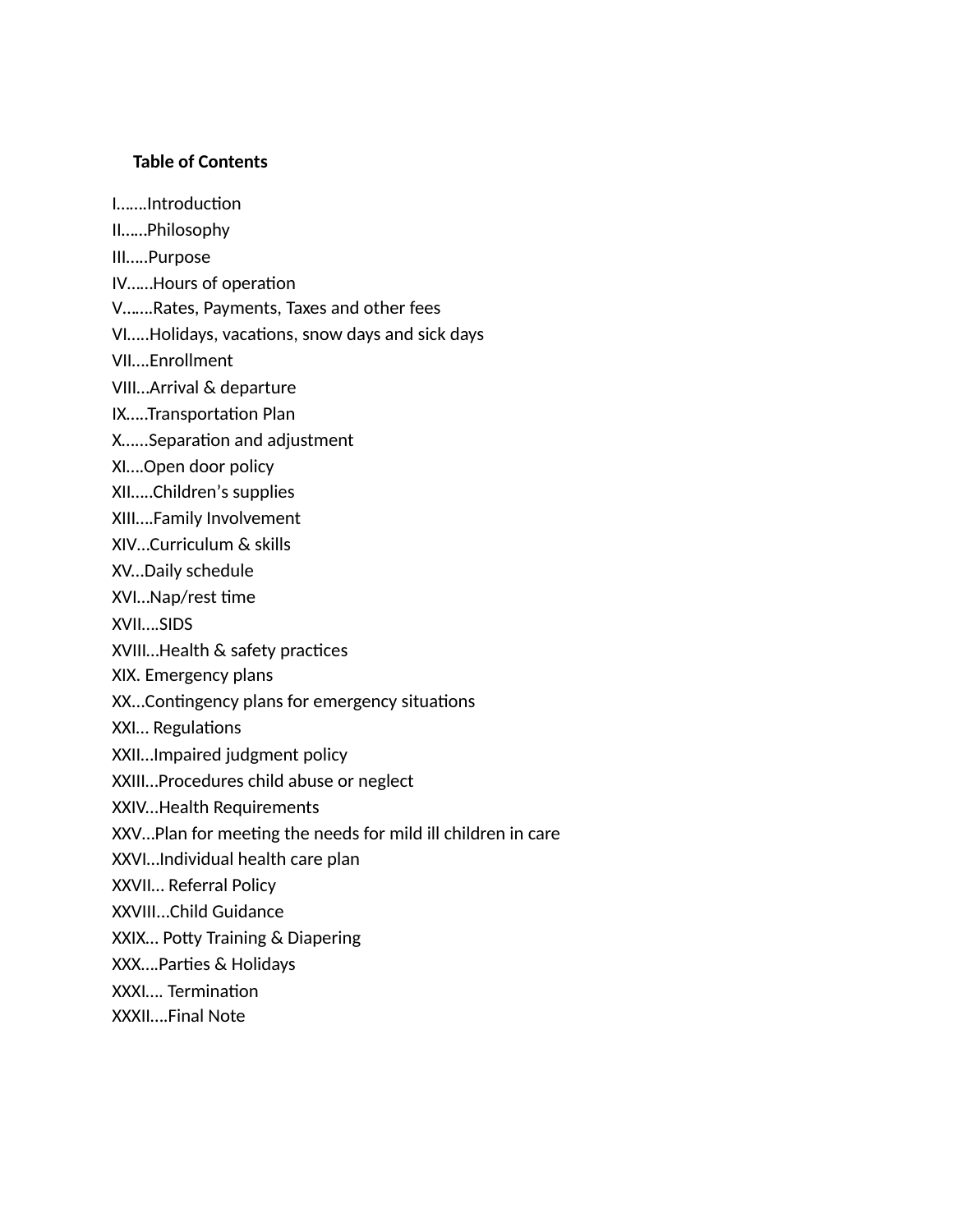# **I** Introduction

Welcome to The Ponds Child Care Center! We are very pleased that you have an interest in our program. We've put together this handbook to outline the policies and procedures under which we operate as a licensed child care center. PCCC is licensed by the Department of Early Educa tion and Care (EEC). This agency is responsible for licensing all childcare programs in Massachusetts. EEC enforces strong licensing standards for health, safety and education for all children in childcare.

# **II Philosophy**

Our children will someday enter adulthood and take with them many morals and values that they've learned at a very young age. It is very important that children are taught to be kind to one another and to respect and accept all people for whom they are. If every adult could simply remember the importance of kindness, the world would be a much different place. Our goal is to help your child learn social, emotional, physical, cognitive and linguistic skills that are critical for development. We work very hard to make our center a safe, caring environment where children can build lasting friendships, grow, discover, play and learn.

# **III The purpose of The Ponds Child Care Center**

Our purpose is to provide, our parents in the community, a healthy happy environment where children may have the opportunity to explore and develop their own unique individuality while helping to better prepare them for a happier adjustment into their next stage of life.

# **IV** Hours of operation

Ponds Child Care Center is open from 6:30a.m. to 5:30p.m. Monday through Friday.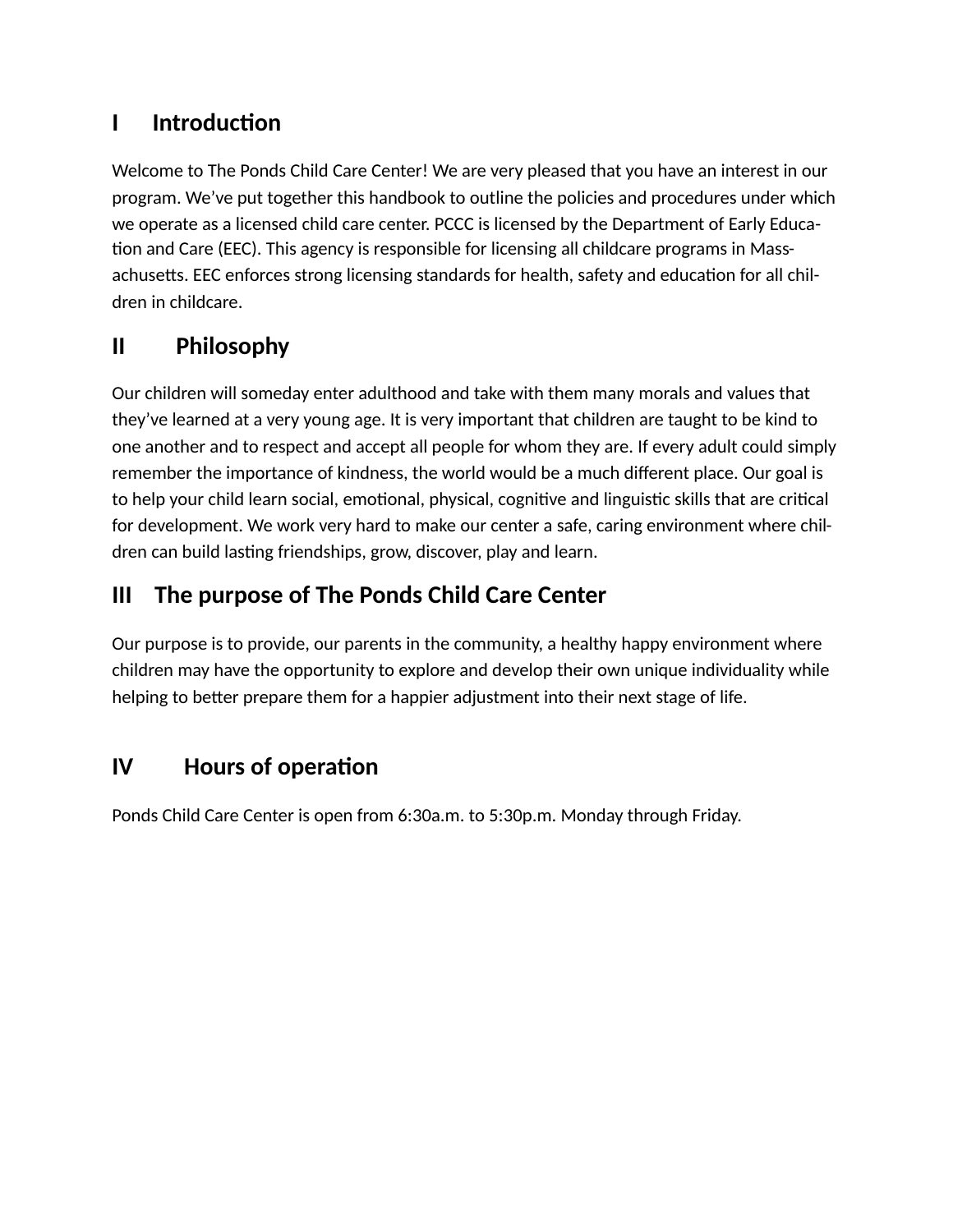## **V Rates, Payments, Taxes and other Fees**

## **1. Rates**

Rates are determined by the number of hours per week your child is in the program. A full day is considered to be over six hours but no more than nine. Other hours can be discussed as needed. Drop-in care means that you leave your child at PCCC during hours of operation on an "oncall" basis. You will need to call ahead of time to see if space is available. Late pick-up fees do apply to drop in care as well, please make sure to arrive at specified time.

## **Infant (6 weeks to 15 months)**

Weekly \$335.00 Daily Rate: one days care \$95.00 Second Days care \$90.00 Third and Fourth Days care \$80.00 per day

## **Toddler ( 15 months to 2.9 Years )**

Weekly \$310.00 Daily Rate: \$75.00

## **Preschool ( 2.9 months - 5 years)**

Weekly \$285.00 Full-day \$70.00

\*Weekly and daily rates include up to a nine hour day any additional time needed will be subject to an additional hourly rate of \$10.00 per hour

## Additional Preschool / Pre K Program

### **(session runs from 9:00am - 12:00pm)**

\$27.50 per session

### **(session runs from 9:00am - 1:00pm)**

\$35.50 per session

### **School age**

Before and after school care \$32.50 per day

Full week of before and after school care \$150.00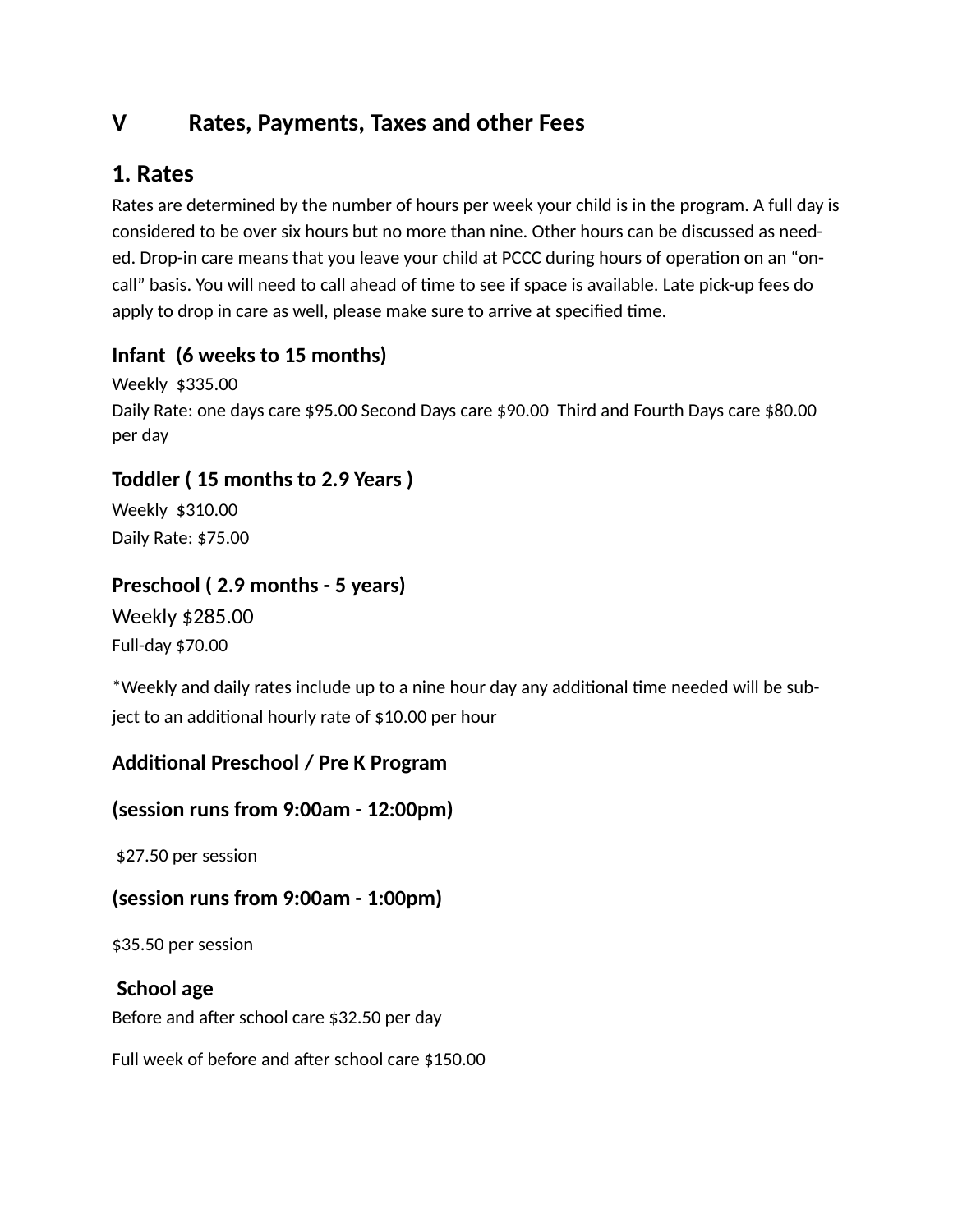Additional programs for school age: Public school half days and professional development days, Public school snow days, vacations and summer programs

#### **2. Payments**

Payments are due each Friday for the upcoming week's tuition. If your child is not scheduled for care on Fridays, payment will be due on the last day he or she is cared for during the week. The center accepts cash, money orders and personal checks and on - Line Credit Card payments. There will be a \$10.00 fee for each day payment is late this also includes weekend and Holidays. You must still pay for your child's scheduled time, regardless of whether or not your child is here. Those days are reserved specifically for your child.

#### **3. Other Fees**

A. PCCC requires a full week's tuition during the enrollment process that will go towards your child's last week's tuition.

B. Returned checks: a charge of  $$30.00$  will be assessed for an additional late fee of  $$10.00$  per day until payment is made in full.

C. Late Pick-up fee: If you are late picking up your child from PCCC, you will be charged a late fee of \$10.00 per every fifteen minutes.

D. Late Payment Fees: You are responsible to pay an additional \$10.00 fee for each day payment is late. This does include weekends and holidays.

E. Court Fee's/Collection Fee's: If it is necessary to go to recover owed payments, collection company, court and attorney fees will be the parent/guardian's responsibility.

# **VI** Holidays, Vacations, Snow Days and Sick Days

### **1. Holidays**

PCCC will be closed during the following holidays with pay. If the holiday falls on a Saturday or a Sunday, it will be observed on either the Friday before or Monday after. You are responsible to pay your regular rate for your child's regularly scheduled days. You will be reminded of any upcoming holidays being posted on the main center door and wipe board.

| New Year's Day         | Independence Day       |              | Thanksgiving |                |
|------------------------|------------------------|--------------|--------------|----------------|
| Day after Thanksgiving | Martin Luther King JR. |              | Labor Day    |                |
| Christmas Day          | Memorial Day           | Columbus Day |              | Presidents Day |
| <b>Veterans Day</b>    | Patriots Day           |              |              |                |

Christmas Eve Center closes at 3:00pm Halloween center closes at 4:00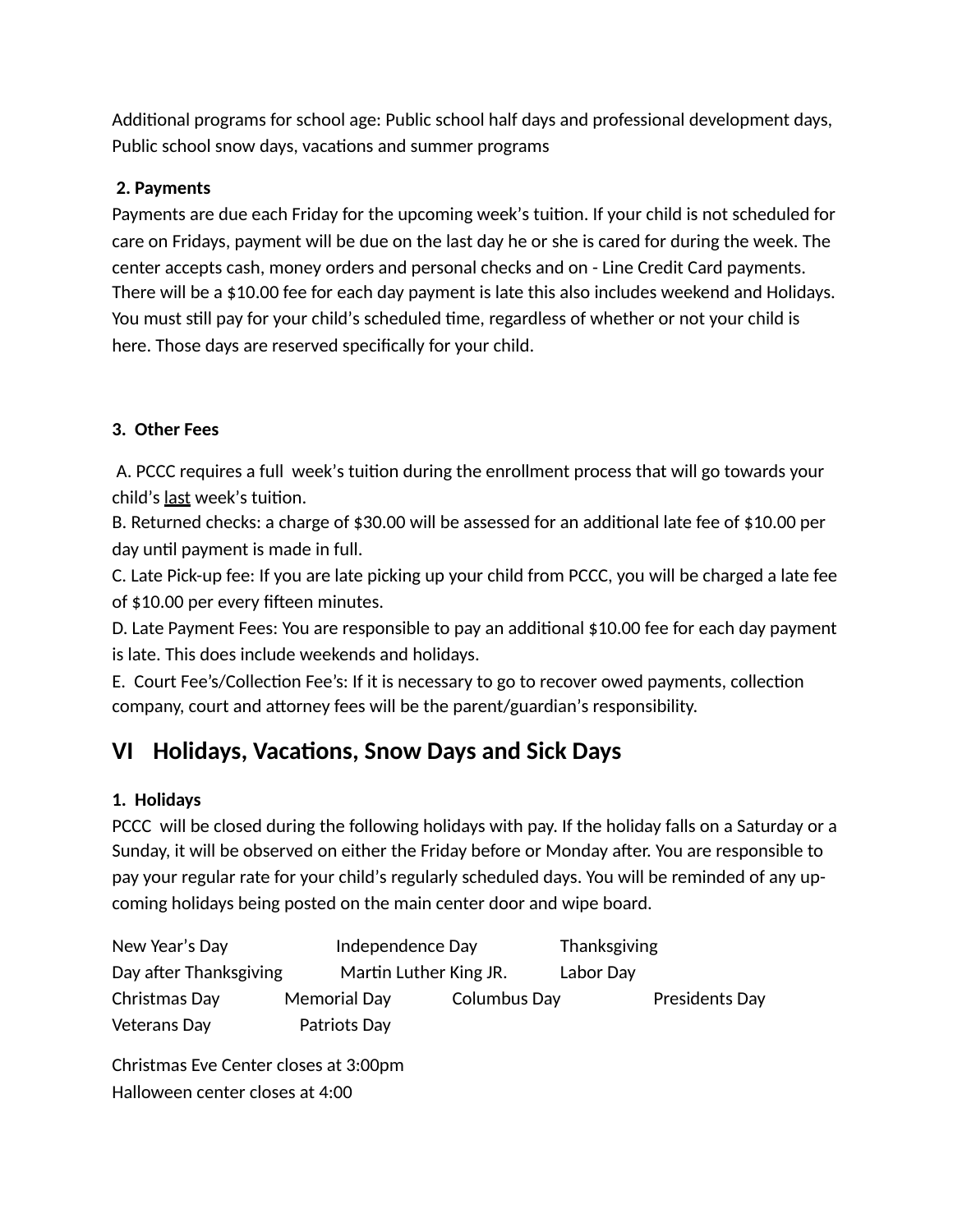#### **2. Vacations**

If your family decides to take a vacation, you are responsible to pay your child's tuition while you are away in order to hold your child's spot in our program.

#### **3. Snow Days**

Ponds Child care center will be following the public schools closing policy. If it is decided that Plymouth public schools will be closed due to snow or other severe storms Ponds child care will also be closed. Full payment is required in these cases.

#### **4. Sick Days**

If your child is ill please contact the center and make the staff members aware of your child's absence. Regular tuition is due if your child is absent due to illness.

## **VII Admissions and Enrollment**

PCCC is licensed to care for up to seventy one children ages 6wks. through school age (9 years) at any one period of time. The Ponds Child Care Center will not discriminate in providing services to children and their families on the basis of race, religion, cultural heritage, political beliefs, national origin, marital status, sexual orientation or disability. Toilet training status is not an eligibility requirement for enrollment.

The following forms will be provided for you and are required prior to enrollment.

- 1. Registration form signed by parent or guardian.
- 2. Medical record form along with proof of immunizations.
- 3. Signed consent for child to receive medical treatment and/or medications.
- 4. Transportation plan form
- 5. Medication consent
- 6. Developmental History
- 7. Signed contract

\* Note: All forms must be updated at least once a year or sooner if needed. The deposit fee must be paid before admission. A position will not be held if the above requirements are not met.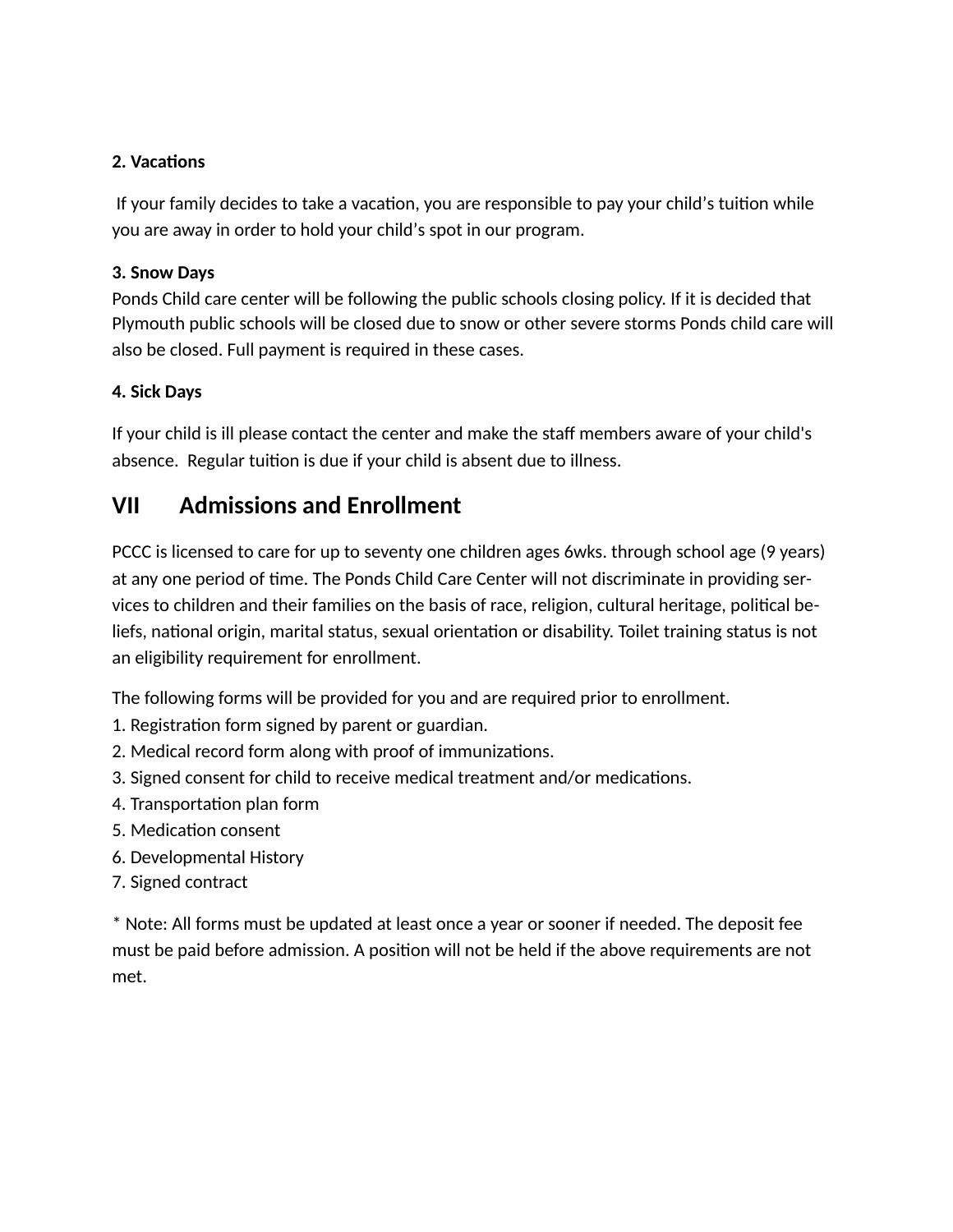## **VIII Arrival and Departure**

The Ponds Child Care Center asks that you not drop off your children any earlier than their contracted time unless arrangements are made ahead of time due to Child/Staff ratios. We also require that child are dropped off before 10:30am.

If a parent is late picking up their child, a late fee of \$10.00 per every 15 minutes will be charged. The late pick up fee will be charged for late pick up after contracted time and after 5:30 p.m. If a parent is more than 45 minutes late and has not contacted the center, I will notify the emergency contact person provided by the parent to come and pick up your child. If the parent has not contacted the center within 2 hours and I am unable to reach the emergency contact person. We will notify the next necessary agencies.

Children will only be released to their parents or guardians at the end of the day, unless prior arrangements have been made or an emergency contact person is called. If there will be someone picking up your child that is not listed on the authorization sheet, written parental consent is required. The center also requires to see photo I.D. before releasing your child.

If there is a court order keeping one parent away from the child. I must have a written note on file from the custodial parent. Otherwise, I cannot prevent the non-custodial parent from picking up the child.

# **IX Transportation Plan**

The Ponds Child Care Center does not offer transportation to and from the center. Parents are Responsible for dropping off and are responsible for their children until they are signed into the center. Parents are also responsible for picking up in the afternoon and are responsible for their children once the child has been signed out of the center. PCCC does allow for children to take the public school bus, assigned staff are responsible for logging children's name, time child left the center on the school bus and time child was returned to the center. If a child does not retune off of the school bus when scheduled we call the child's school, bus company and parent/ guardian to locate the child.

# **X** Separation and Adjustment

It is normal for your child to have some fears about being away from you. New situations take time to get used to, and that is true for adults as well. If you are enthusiastic about your child's new experience, your child will also have these same emotions. Try to prepare your child in advance and discuss any concerns that they may have. It is helpful to talk about the new friendships your child will form and what fun activities they will be participating in.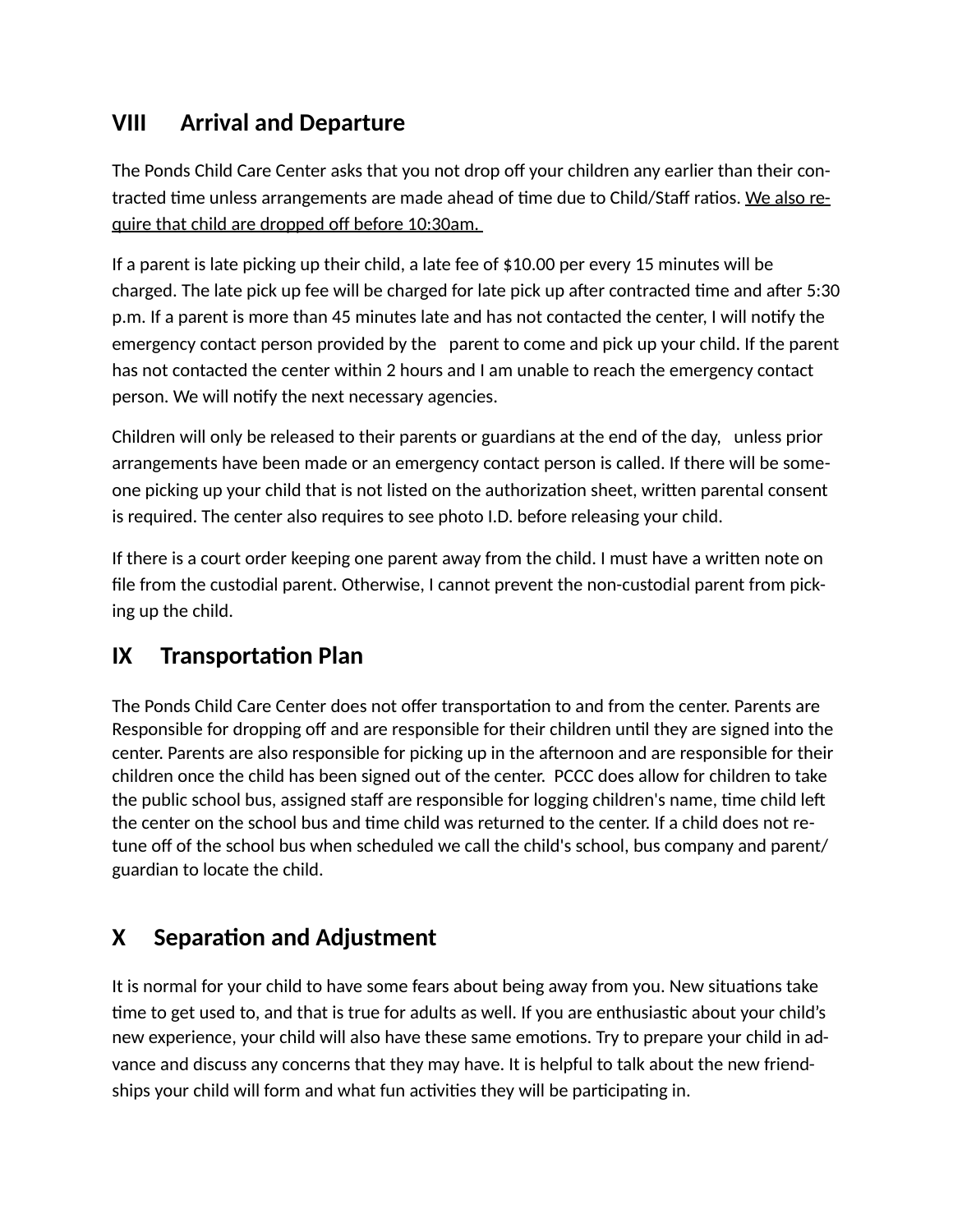## **XI Open Door Policy**

PCCC has an "open door" policy. Parents have unannounced free access during business hours to all areas used by the children and are encouraged to visit.

 $*$  Note: Scheduled nap/quiet time is from 1:00 to 2:30 p.m.

## **XII Child Supplies**

#### **The following items should be supplied by the parents:**

### **Please label all items**

- 1. Two complete set of clothes
	- 2. Diapers/training pants if applicable
	- 3. Wipes (for diapering and/or potty training)
	- 4. Necessary medication, sun block & bug spray & completed consent forms.
	- 5. Bottles/formula ( Bottles are not able to be reused per EEC)
	- 6. Napping supply's (crib sheet and blanket)/ Blanket's not necessary for infant (SIDS Policy)
	- 7. Tooth brush and paste
	- 8. Two snacks/Lunch/three separate drinks. ( cups are not able to be reused per EEC)

## **XIII Family Involvement**

PCCC has developed a parent communication policy which includes:

The staff will attempt daily communication with parents about their child/ren. Because of scheduling of staff, face to face communication may not be possible. Notes from parents and telephone calls are welcome at any time. Special conferences can be set up any time a parent feels it necessary. Parent/Teacher conferences will be scheduled once per year to discuss your child's progress and progress reports will be done ever three months for infants, every six months for toddlers and preschoolers. A monthly newsletter is published to keep parents up-todate on center happenings as well as classroom wipe boards. Parents are encouraged to call or feel free to stop by unannounced anytime they have a question or concern about their children.

## **XIV Curriculum and Skills**

PCCC's curriculum is made up of twelve monthly themes. We will explore a different topic within that theme weekly. Daily learning time, special activities, games, songs, group discussions, cooking and special guests are some of the fun ways we will learn about our new topics. Skills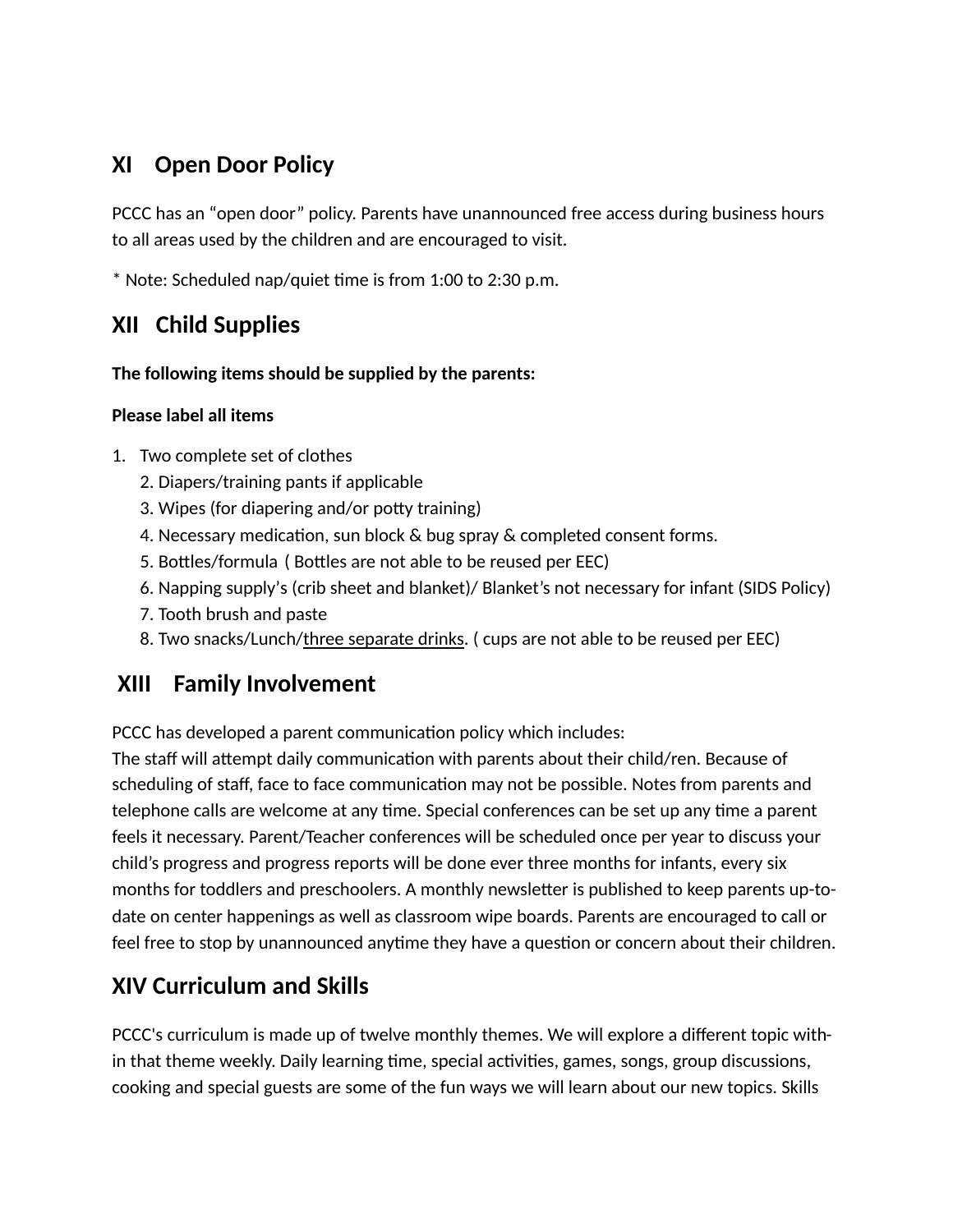Learned in Child Care

1. Social Skills: sharing, cooperation, interaction, taking turns, negotiation, patience, tolerance, etc.

2. Emotional Skills: self-help, acceptance, self-confidence, self-esteem, sense of accomplishment and success, etc.

3. Cognitive Skills: balance, shapes, size, proportions, weight, numbers, counting, grouping, addition, subtraction, creativity, imagination, problem solving, etc.

4. Language and Literacy: communication skills, listening, observing, asking questions, answering questions, following directions, alphabet, phonics, etc.

5. Physical Skills: hand-eye coordination, fine and gross motor skills, etc.

# **XV A Typical Day**

Listed below is a guideline for a typical day at The Ponds Child Care Center

| 6:30 - 8:30 Arrival and Free Center Play                                  |
|---------------------------------------------------------------------------|
| 8:30 - 9:00 Morning Circle (wkly. theme, weather, activities for the day) |
| 9:00 - 9:15 Whole Group Curriculum                                        |
| 9:15 - 9:30 Small Group Curriculum                                        |
| 9:30 - 9:45 Morning Snack                                                 |
| 9:45 - 10:00 Theme Based Art                                              |
| 10:00 - 10:15 Sensory Fun                                                 |
| 10:15 - 10:45 Music & Movement                                            |
| 10:45 - 11:45 Outdoor Experience / Weather permitting must be above       |
| freezing or with in heat index.                                           |
| 11:45 - 12:00 Literacy                                                    |
| 12:00 - 12:30 Lunch                                                       |
| 12:30 - 12:45 Oral Health                                                 |
| 12:45 - 2:30 Nap/Quiet Time                                               |
| 2:30 - 2:45 Science Activity                                              |
| 2:45 - 3:30 Center Exploration                                            |
| 3:30 - 3:45 Afternoon Snack                                               |
| 3:45 - 4:00 Afternoon Circle                                              |
| 4:00 - 5:30 Indoor/Outdoor Gross Motor                                    |

## **XVI Nap/Rest Time**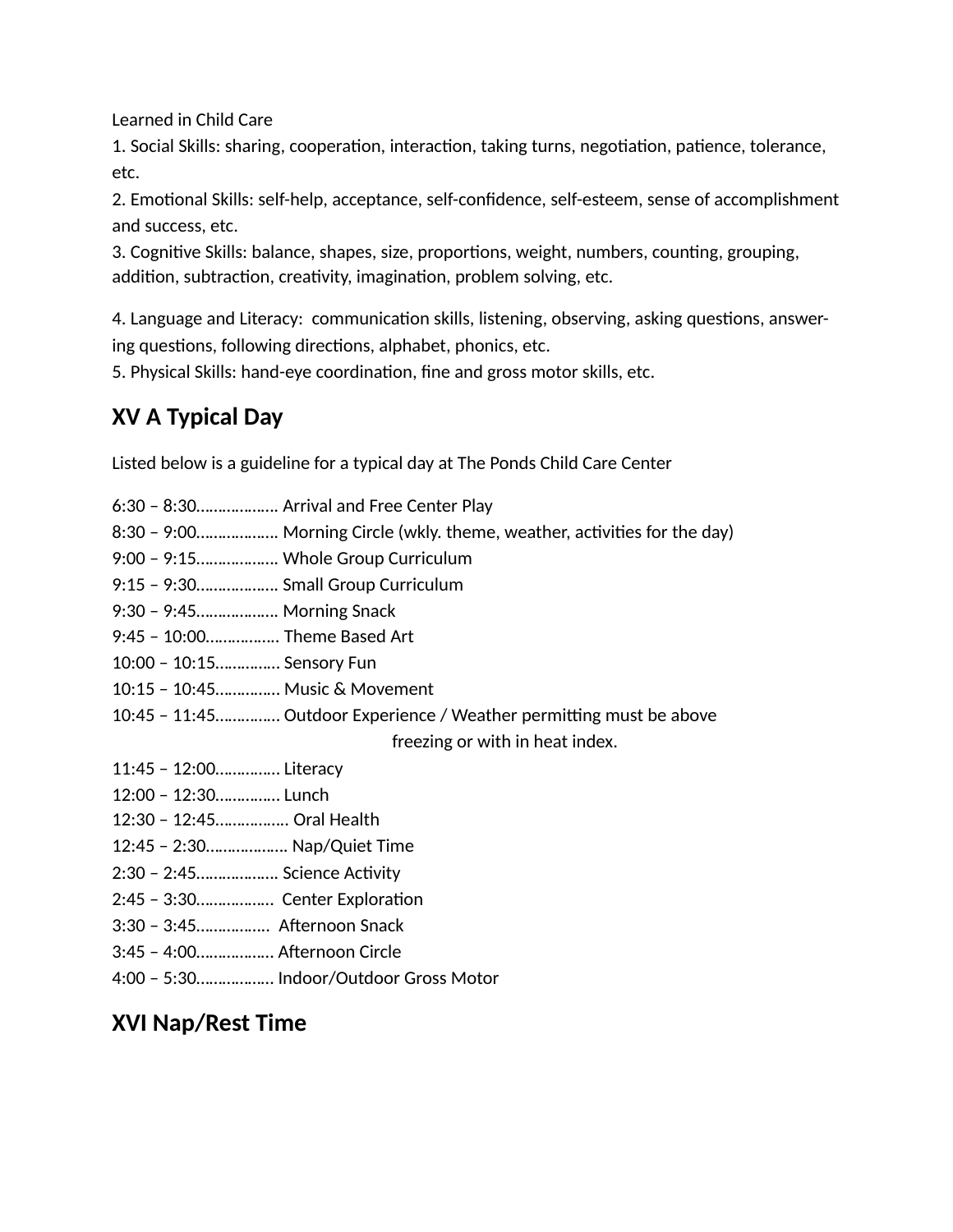Nap time is between 1:00p.m. and 2:30p.m.If your child no longer takes naps during the day this time will be used for quiet play consisting of reading, drawing or any other quiet activity of choice. Additional skills and development one on one time will be available.

# **XVII SIDS**

Infants will be placed on their backs for sleeping, unless the child's health care's professional orders otherwise in writing. Infants will be assigned individual cribs. For toddlers and preschoolers, a quiet comfortable place will be provided and soft music will play during this time. Children who do not sleep or who awaken early will be provided a quiet activity. Parents are required to send in a small clean blanket and crib sheet. Children are encouraged to bring in one small cuddly toy for nap time. Blanket/crib sheet will be washed weekly. If it becomes soiled with urine, vomit, blood, or another bodily fluid, we will send it home that day, doubled bagged, to be washed.

# **XVIII Health and safety practices**

In order for our center to be successful, the health and safety of our children needs to be our first priority at all times. This section explains the steps we take in order to keep a safe environment for your children.

### **1. Hand washing**

Hands will be washed after bathroom use, diapering, after outdoor play, before and after meals, after using a tissue, after a messy project and after handling a sick child.

### **2. Sterilization**

Toys will be sanitized once a week or more often if needed and also after being mouthed by a child. The diapering area and potty chairs will be cleaned after each use.

### **3. General safety**

PCCC is kept clean at all times, including the kitchen and bathroom areas which are cleaned daily. Emergency numbers are posted near each phone and included in the emergency kits. A first Aid kit is accessible at all times indoors and out. The kit contains basic medical supplies as well as each child's emergency cards.

### **4. Fire Drills**

Practice drills are conducted once a month and recorded in the fire drill log. The Local Fire Department is at liberty to perform unscheduled, unannounced fire drills at any time. At the time of any fire drill whether it be a center scheduled drill, or an unannounced drill conducted by the Plymouth fire department the director and assistant director check the facility thoroughly to make sure no one is in the building. Each class room has a designated place in the playground (rear of the building) to assemble and a designated spot also in the front of the build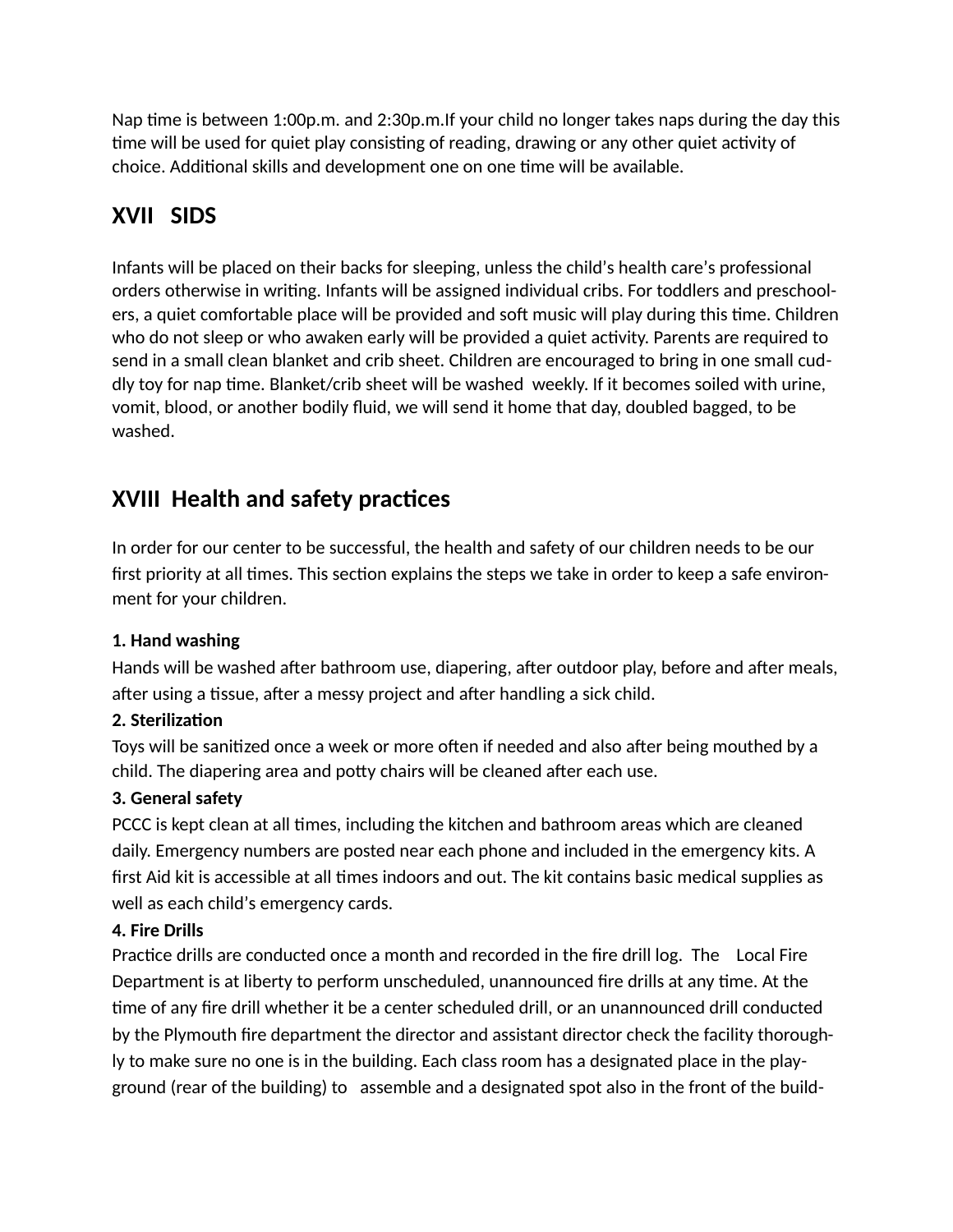ing. The teachers take attendance and will only bring the children back into the building when they have received the all clear from the director. The center has hard wired smoke detectors and carbon monoxide detectors in each class room as well as common areas which are all tested regularly.

### **5. Accident and Injuries**

First aid will be administered immediately to any child needing care. Parents will be notified in the case of a head injury or an incident with biting that results in broken skin. All accident will be documented on the injury/incident form then recorded in the appropriate log. Serious accidents or if a child had to seek medical attention the incident will be reported to the Department of Early Education and Care.

## **XIX Procedures for Emergencies**

In the event of a medical emergency, educators not in the ratios will call for an ambulance or police depending upon the situation, then organize the remaining children into a group and bring them to a different area or classroom. The child's primary caregiver or director will stay with the child and accompany the child in the ambulance along with the child's file. The parents will be notified immediately by phone by the director or person in charge. If the parents cannot be reached, the emergency contact person will be notified. An injury report will be filled out immediately. One copy will go to the parent or medical personnel and another copy will be placed in the child's file.

# **XX Contingency Plans for Emergency Situations**

In the event of natural disaster or a situation which may necessitate an evacuation of the building. The director/assistant director will assess the situation and decide if the children and staff need to vacate the premises immediately and evacuate by foot to the designated far left corner of the field behind the fenced playground at 133 Raymond rd. If for any reason travel can not be made by foot the center is contracted with a transportation provider that will be contacted and assist with the evacuation. If the situation will allow the center to continue operation while awaiting local authorities to determine whether to evacuate or if the situation will allow the center to continue operation while still meeting the full needs of the children, operations will resume.

In the event of an emergency evacuation, staff will take attendance before and after the children vacate the premises. The staff and children will evacuate by foot to a safe location, clearing in the rear of PCC Property. If time allows, parents will be notified before children are transported. Otherwise parents will be notified once children and staff are secured. Infants/toddlers or a child who may have a disability and are unable to walk will be transported by a crib, carriage or wagon. If it is deemed by the Plymouth Fire Marshal or another local authority that a different meeting place other than the above listed location is necessary the person in charge will make arrangements to comply. In the event it is determined by the local authorities that children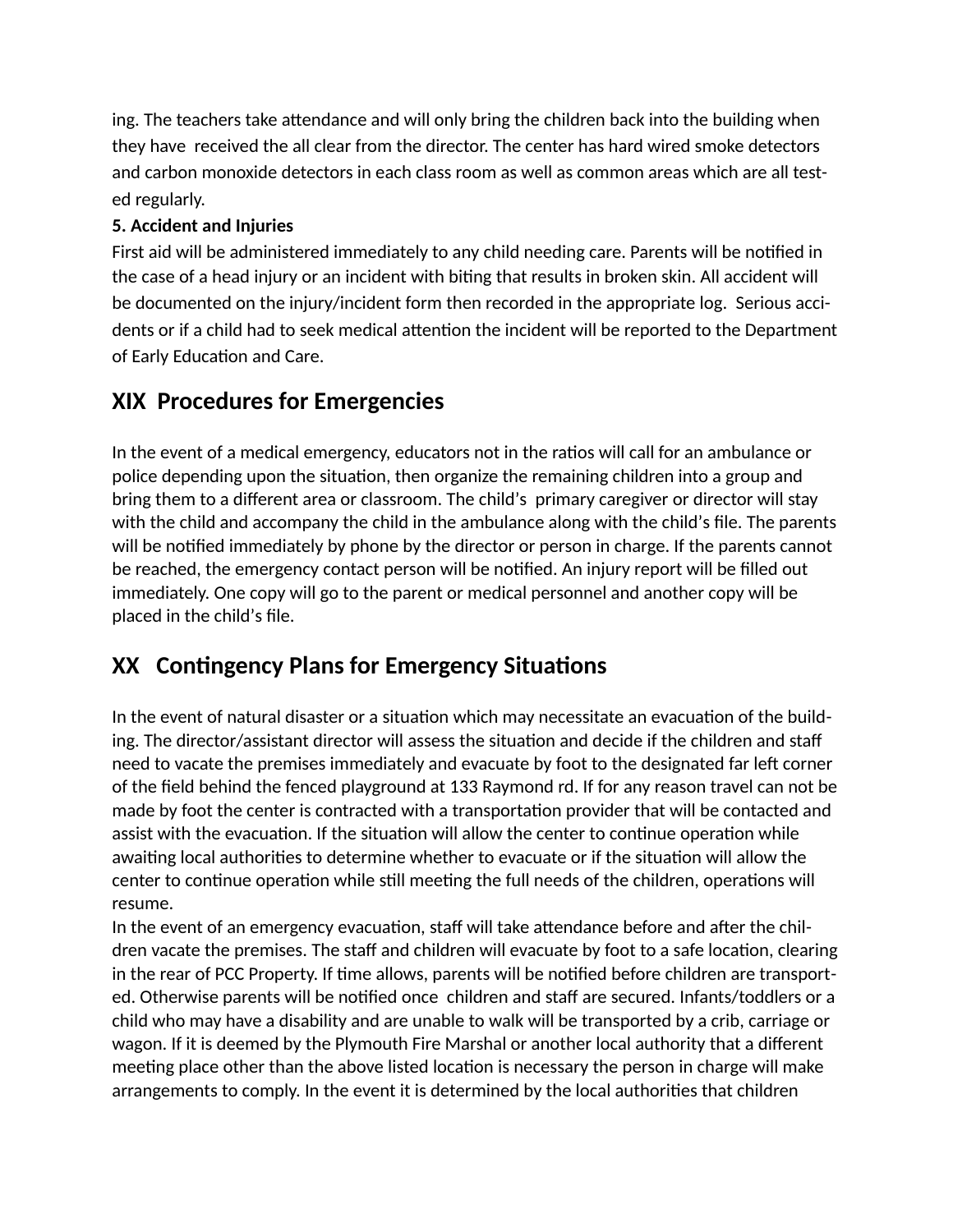must be evacuated via emergency transportation ambulance, police car, fire truck, public school bus, etc. educators will group children by classroom. Such a decision would be made only for the safety of the children. Every effort will be made to contact the parents as soon as possible concerning the emergency situation.

#### **In the Case of a Missing Child**

In the event a child becomes missing the educator will do a search of the immediate area. The educator will contact the person in charge. The person in charge will make a call to 911. Person in charge will alert all the staff to quickly look in their classroom for the missing child. Any person not needed for the teacher/child ratios will quickly go out doors to look over the premises and walk around neighborhood. The child's parents or caregiver will be contacted to make them aware of the situation and the department of early education and care will be notified immediately and a 51A report will be filed to the department of child and family services.

#### **In the Case of a Fire**

Children will immediately exit the building. Staff and children will follow the policy set forth for fire drills. Each class's policy is posted in the classroom by the exits.

#### **In the Case of a Power Outage**

In cold weather the center will stay open providing the heat is maintained not less than 65 degrees. In warm weather, educators will take appropriate measures to protect children from health risks associated with excessive heat. Full telephone service and fire detection alarms must be in working order.

### **In the Case of a Loss of Water**

Staff will depend upon bottled water unless the amount is inadequate and can't be delivered to meet the requirements for flushing of toilets, diapering, hand washing and dishwashing (if necessary) without running water.

 $*$ Parents will be notified within 60 minutes of an emergency situation $*$ 

### **Lock-Down Procedures**

In the event of a potential threat from an intruder inside or outside of the Ponds child care Program. The director or assistant director will call for a center lock down and alert the authorities. Each class room will go to designated classroom lock-down spot (away from doors and windows) and take a count from the written daily attendance. Once the all clear is given from the authorities the director/assistant director will let each classroom know that the situation is over and contact all parents/guardians.

## **XXI** Regulations

A copy of the regulation, 102CMR 7.00: Standards for the Licensure or approval of Group Day Care and School Age Child Care Program's, are located in the office. If you have any questions about the regulations, we can show them to you at any time or you may go on - line to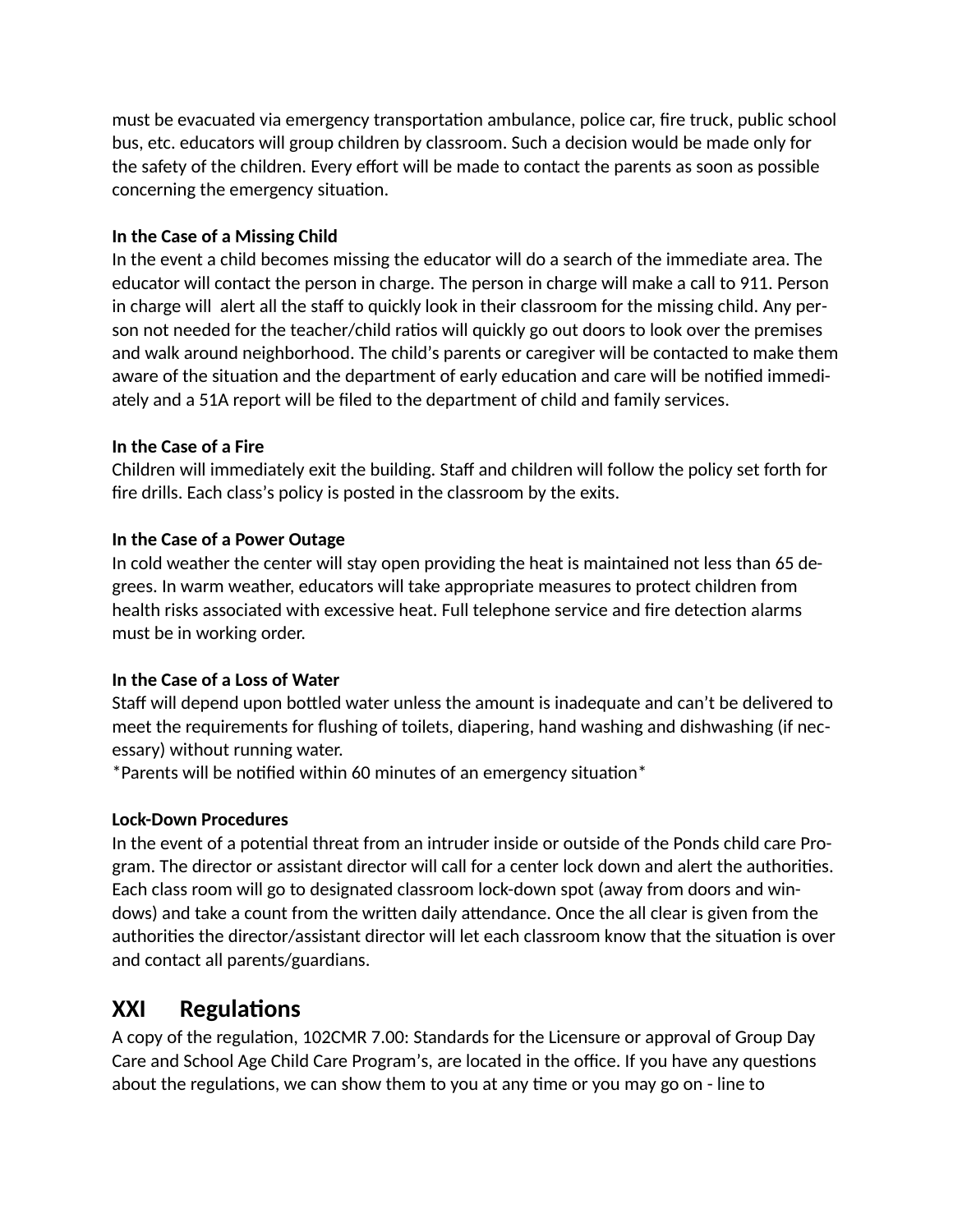[www.eec.state.ma.us](http://www.eec.state.ma.us) Ponds Child Care Center is licensed by the Department of Early Education and Care. To inquire about our licensing compliance information please contact, Taunton Regional Office 1 Washington st., suite 20 Taunton Ma 02780 (508)828-5025

# **XXII Impaired Judgment Policy**

As people who are legally responsible for the welfare of the children in our care, the staff is constrained from releasing a child into the custody of a person who presents a danger to the child. If in the staff's opinion a parent's judgment is impaired by the use of alcohol and/or drugs, the staff WILL NOT release the child to the parent, but rather, will ask the parent to make other arrangements, such as calling the person listed on the emergency contact sheet. Should the parent prove to be uncooperative in this matter, the staff will call the local emergency number, 911, for assistance.

# **XXIII Procedure For Iden2fying And Repor2ng Suspected Child Abuse Or Neglect**

All staff will be trained to recognize and document the signs of abuse/neglect. This information will be covered at the time of staff orientation and at a staff training session at least once each year. If abuse/neglect is suspected, the staff person will report such suspicions to the Director along with documentation of dates, times, description of injuries, abuse or neglect. The Director will contact the Department of Children and Families and the proper forms will be filed. The procedure for handling allegation of abuse/neglect by staff is outlined in the Personnel Policies and is signed and dated annually by staff.

# **XXIV Health Requirements**

The commonwealth of Massachusetts requires that all children have updated immunizations. We MUST have your child's immunization records prior to the first day of child care. Physical examination with Lead test forms are required within 2 weeks of child's attendance at the school. Yearly physicals are required by law. We will accept any physical form your child's pediatrician uses as long as it has your child's name, the date of the last physical and the health care providers signature.

### **Dental Health**

The educator will assist children in brushing their teeth whenever they are in care for more than four hours or whenever they consume a meal while in care.

# **XXV** Medication Administration

Each person who administers medication shall have completed the 5 rights of medication annually. At least one person who is trained in medication administration will be on the premises at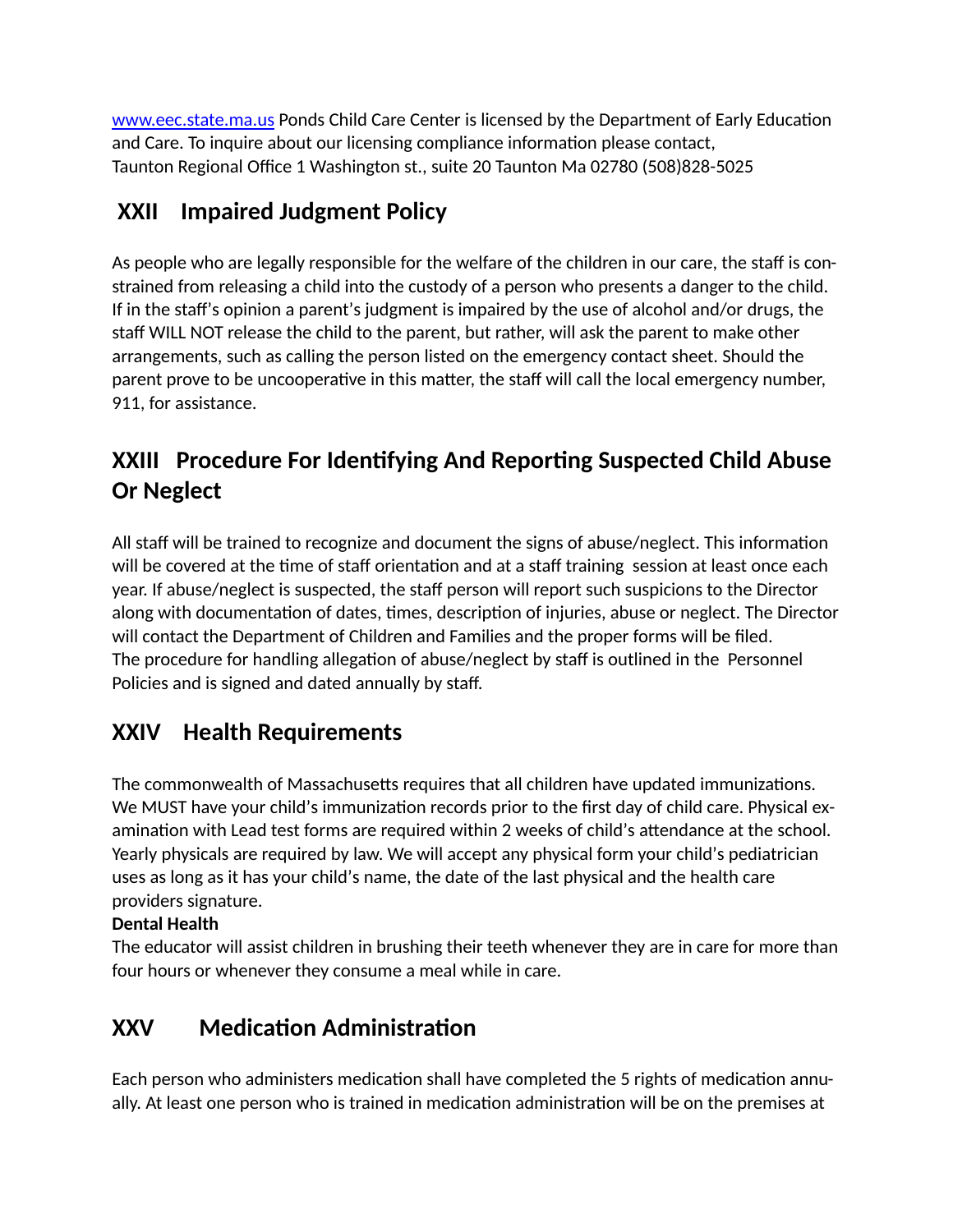all times when children are present. Any person who administers any medication, other than oral or topical medications and epinephrine auto injectors, must be trained by a licensed health care practitioner and must demonstrate annually to the satisfaction of the trainer, competency in the administration of such medications. All educators will be trained in recognizing common side effects and adverse interactions among various medications, and potential side effects of specific medications being administered in the program. All medication administered to a child, including but not limited to oral and topical medication of any kind, either prescription or nonprescription, must be provided by the child's parent.

All prescription medications must be in the containers in which they were originally dispensed and with their original labels affixed. Over the counter medications must be in the original manufacturer's packaging. The educator must not administer any medication contrary to the directions on the originally dispensed and with their original labels affixed. The educator must not administer any medication contrary to the directions on the original container, unless so authorized in writing by the child's licensed health care. Any medications without clear instructions on the container must be administered in accordance with a written physician or pharmacist's descriptive order in a child's individual health care plan. The educator must store all medications out of the reach of children and under proper conditions for sanitation, preservation, security and safety during the time your child is in our care and during the transportation of your child. Those medications found in United States Drug Enforcement Administration (DEA) Schedules II-V must be kept in a secured and locked place at all times when not being accessed by an authorized individual.

Prescription medications requiring refrigeration shall be stored in a way that is inaccessible to children in a refrigerator. Not withstanding the provisions of 606 CMR 7.11 (2) (e), above, emergency medications such as epinephrine auto injectors must be immediately available for use as needed. All unused, discontinued or expired prescription medications shall be returned to the parent and such return will be documented in the child's record. When return to the parent is not possible or practical, such prescription medication must be destroyed and the destruction recorded by a director in accordance with policies of the center and the Department of Public Health, Drug control Program. No educator shall administer the first dose of any medication to child, except under extraordinary circumstances and with parental consent Each time a medication is administered, the educator will document in the child's record the name of the medication. When topical medication is applied to a diaper rash educator must inform parents at the end of each day. All medication must be administered in accordance with the consent and documentation requirements specified in the following page. Parents must fill out the entire medication form. In case of an emergency, the child's teacher or Director shall attempt to contact the parent before (acetaminophen, ibuprofen, antihistamines) medication is given, unless a child needs the medication urgently or when contacting the parent will delay appropriate care unreasonably. If child becomes ill, parents will be notified immediately and asked to pick up their child.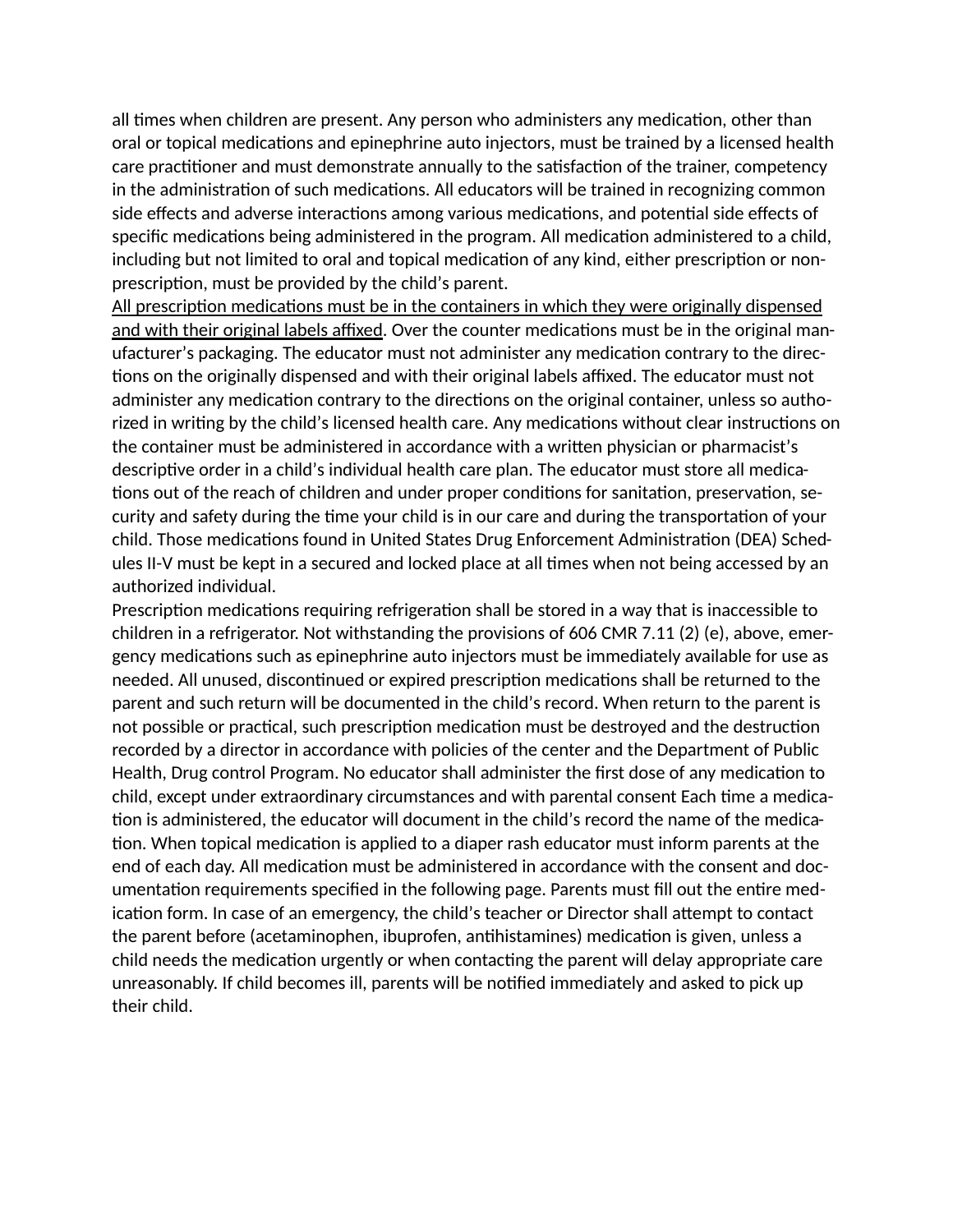# **XXVI** Plan for Meeting the Individual Needs of Mildly Ill Children in **Care**

If a child should become ill while in care, the child will be relocated to a quiet area away from the other children but under the supervision of a teacher. The child will be made comfortable and the child's temperature will be taken. The Parents will be notified immediately and given the details of the child's illness by the Director or educator. If the child requests a drink, water will be offered. Quiet activities, such as books or puzzles, will be made available to the child while waiting for the parent to pick up. If a child contracts a contagious illness, a doctor's note will be needed before they may return to school. Please see attached forms concerning when a child must be excluded from child care along with when they may return back to child care after illness.

In order to minimize the risk of spreading infections and illness, you are not able to bring your child to The Ponds Child Care Center if he or she has any of the following conditions:

\* Children may return to PCCC after being symptom free non medicated for 24 hours or on antibiotics for infections after 24 hours.

Temperature over 100 Diarrhea Pink eye Vomiting Croup or Bronchitis Sever or contagious rash Ear or throat infection **Head lice** Severe cold (fever, coughing, sneezing or continuous runny nose)

## **XXVII Individual Health Care Plans**

As part of a child's record, an individual health care plan for each child with a chronic medical condition, which has been diagnosed by a licensed health care practitioner, will be brought in before the child's first day of care. The plan must describe the chronic condition, its symptoms, any medical treatment that may be necessary while the child is in care, the potential side effects of that treatment, and the potential consequences to the child's health if the treatment is not administered. Notwithstanding the provisions of 606 CMR 7.11 (1)(b)2, the educator must have successfully completed training, given by the child's health care practitioner or, with his/her written consent, given by the child's parent or the program's health care consultant, that specifically addresses the child's medical condition, medication and other treatment needs. The written parental consent and the licensed health care practitioner authorization shall be valid for one year, unless withdrawn sooner. Such consent and authorization must be renewed annually for administration of medication and/or treatment to continue.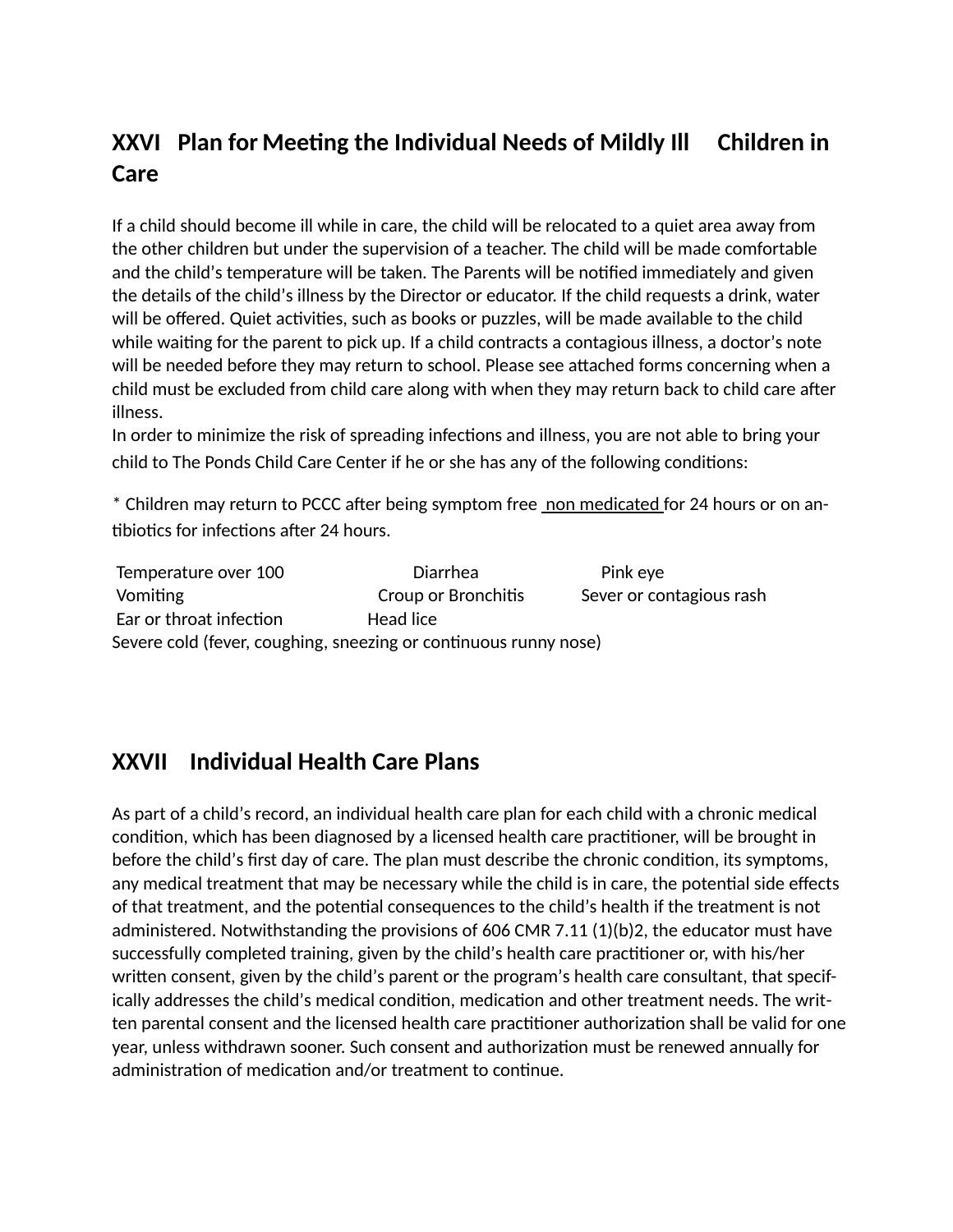# **XXVIII Referral Policy**

If at any time an educator has a concern that the child is having an intellectual, sensory, emotional, physical, social, environment or language development delay the following referral plan will be used. Lead teacher Director will observe the child and document the meeting, observations and concerns. A conference will be scheduled with the parents and child's educator and Director in attendance. When a parent agrees a referral is needed, it will be decided at the meeting whether PCCC will make the referral, or if the parents prefer to make the referral on their own. The Director will provide any support and referral information to the parents they may need. After the conference, a written statement will be provided to the parents. This will state the reason for referral, summary of observations, and efforts to accommodate child's needs. Documentation will also include the referral agency, phone numbers, and any action steps and indication of who will take what responsibilities. Consent forms will be given to parents before any referral is made. All referrals will be documented in writing and maintained in the child's confidential file. A brief follow-up meeting will be scheduled two weeks after initial meeting to offer support in whatever manner we may help to meet the needs of the child. The Director will then document the concerns and any further action taken on behalf of the child. If after repeated requests for a referral and the parent/guardian continues to refuse consent and the child poses a safety concern to self or others, The Ponds Child Care Center has the right to terminate child care services. The Director will then document the concerns and any further ac tion taken on behalf of the child.

| Child Care Works  | Community Care for Kids | Home Health & Child Care | 4 Park Place. Rm 101 |
|-------------------|-------------------------|--------------------------|----------------------|
| 1509 Hancock St   | PO Box 640              | New Bedford Ma02740      | Quincy Ma 02169      |
| Brockton Ma 02303 |                         |                          |                      |

# **XXIX Child Guidance**

Helping children develop self-control is a natural part of a child's development. We believe pa tience and understanding play a key role. The child guidance steps that PCCC believes in are listed below:

1. Be a Positive Role Model: Every child has someone to whom they look up to. It is very important for children to see adults engaging in appropriate behavior.

2. Positive Reinforcement: Each child will be encouraged when he or she is demonstrates positive behavior.

3. Reminders: We will give the children daily reminders of their behavior expectations. They will be reminded in a positive way of what is age appropriate.

4. Redirection: The child will be interrupted from their negative behavior and directed towards an acceptable alternative activity.

5. Discussion: When the child's behavior is continuously upsetting or dangerous to others their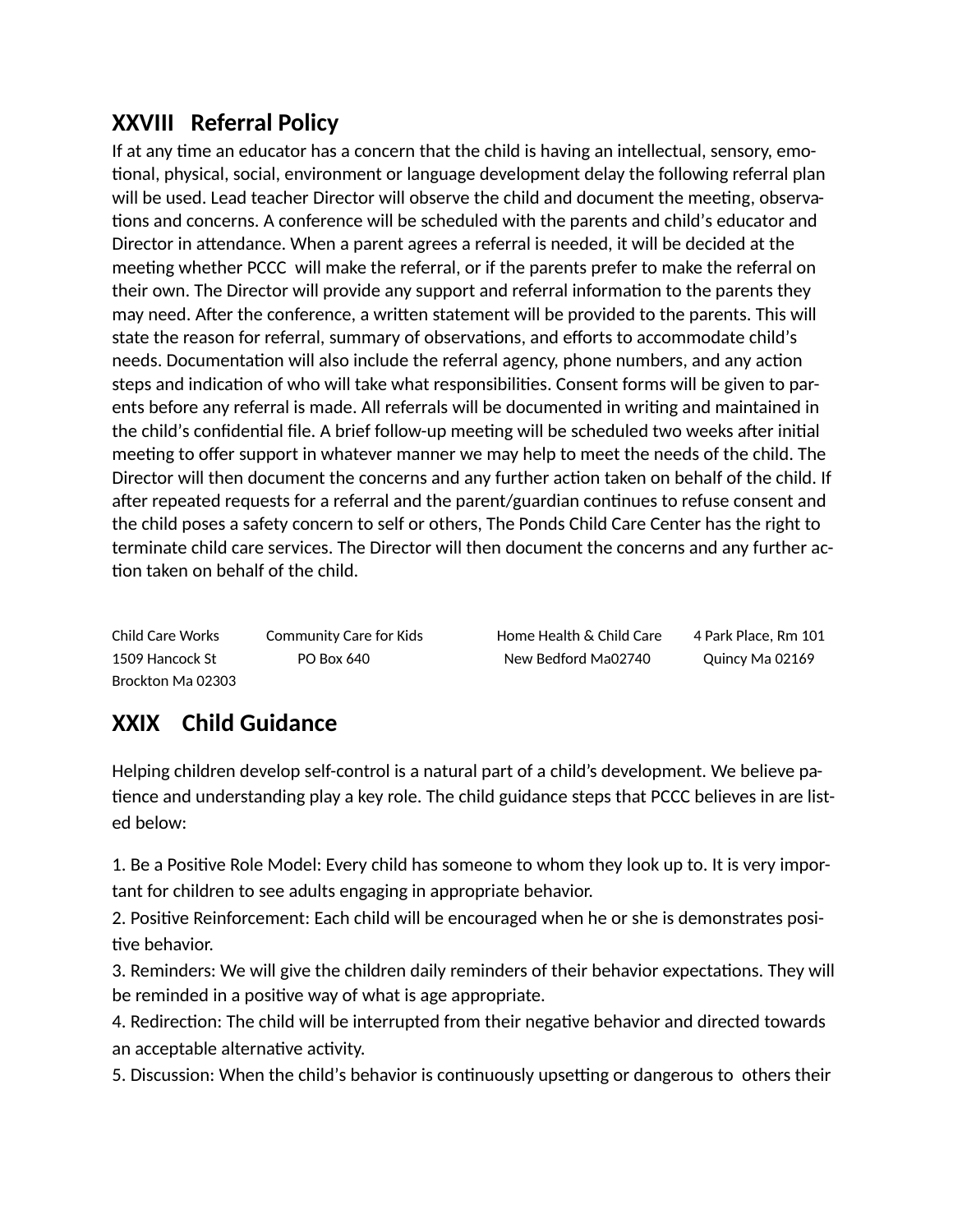parents will be asked to meet for a conference. Together we will come up with a plan to help the child.

# **XXX Potty Training and Diapering**

When your child is ready to start potty training, we will be more than happy to help. Learning to use the potty is a big step for your little one and it takes a lot of patience and practice to get there, along with some fun techniques. Your child will be rewarded for each successful potty use. Hand washing is always done right after, whether or not your child has been successful.

Diapers are checked and changed about every two hours, or as needed. Diapering will only be done on the changing table and the area will be sterilized after each use. PCCC will be using non-latex gloves and all staff will be following proper hand washing routine after each diaper change.

# **XXXI Parties and Holidays**

Everyone loves a party! The following are the holidays that we will be celebrating at The Ponds Child Care Center. Please let the center know of any other holidays that are important to your child.

| Children's Birthdays | 4 <sup>th</sup> of July | New Years        | Halloween |
|----------------------|-------------------------|------------------|-----------|
| Valentine's Day      | <b>Thanksgiving</b>     | St.Patrick's Day | Christmas |
| Easter               |                         |                  |           |

# **XXXII Termination Policy**

A.Parent

If you decide to take your child out of the program for whatever reason, **a 30 day written notice is required**. You are responsible to pay your regular rate as specified in your contract whether or not you continue to bring your child in for the remaining 30 days.

B. Provider

A child may be discharged from our program for the following reasons. (All attempts are made to have the child stay with us). If tuition is not paid for the upcoming weeks care Ponds Child care reserves the rights to pause care until payment is made.

- 1. Failure of parent/guardian to pay tuition. 3. Lack of parental cooperation
- 2. Failure to complete required forms 4. Continuous inappropriate behavior

## **XXXIII Final Note**